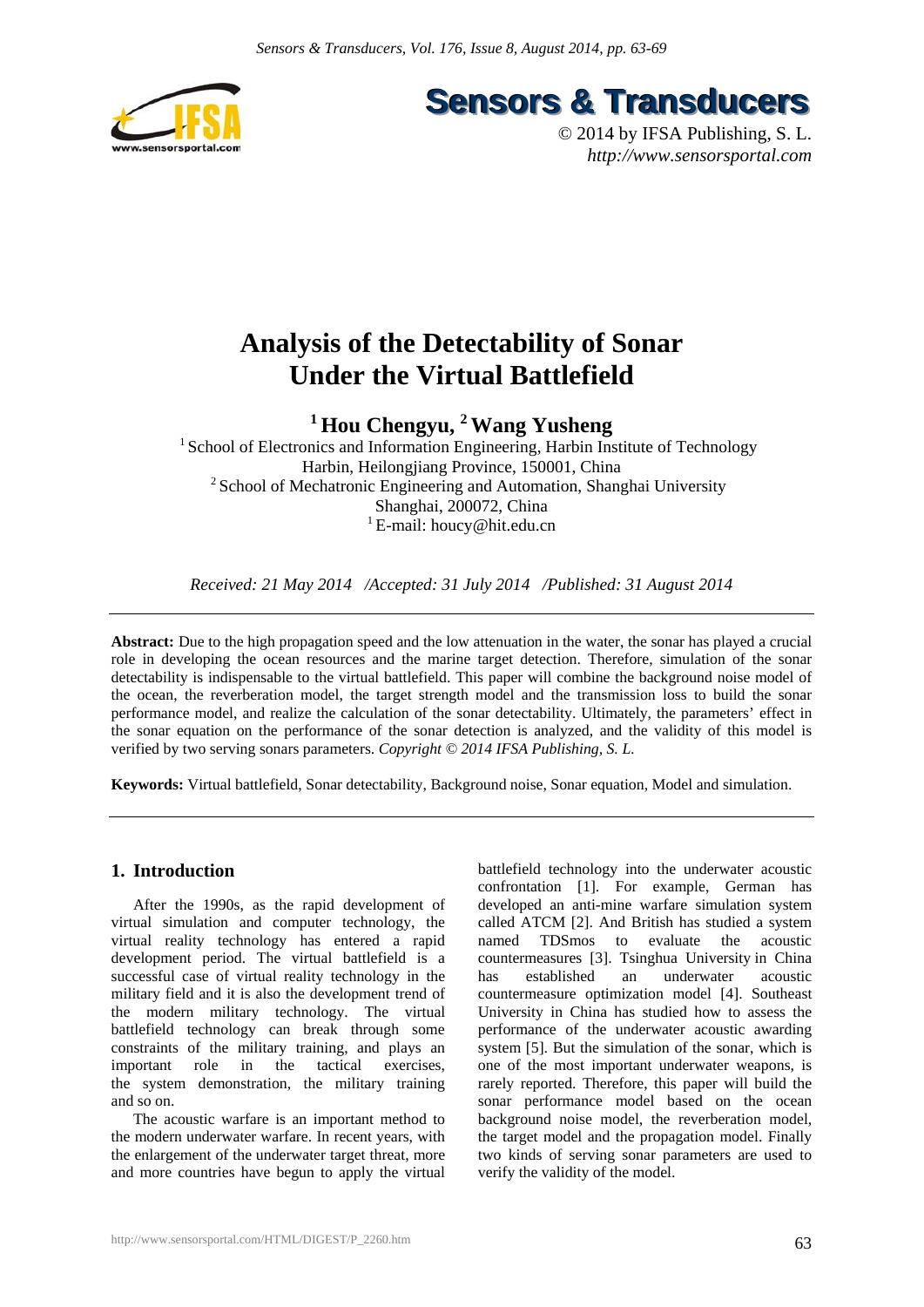## **2. Sonar Environmental Noise**

The environmental factors which affect the sonar performance are mainly divided into two types: the ocean background noise and reverberation. For the former, we will use the Wenz curve to obtain the noise level with the given working frequency, shipping and sea-state. For the latter, we will study three types of reverberation. They are the volume reverberation, the surface and bottom reverberation.

#### **2.1. Ocean Background Noise**

The background noise is the noise of the acoustic background, which exists commonly and must be overcome for the active and passive sonar detection. Fig. 1 shows the background noise level with the different shipping and sea state. These curves in Fig. 1 are called Wenz curves.



**Fig. 1.** The average ocean noise level [6].

Can be found from Fig. 1, within the band (20 Hz~1 kHz), the noise source may be more than one. So the operator of the summation of power is defined as:

$$
\oplus = 10 \lg \sum_{i=1}^{n} 10^{L/10}, \tag{1}
$$

where  $L_i$  is the  $i^{\text{th}}$  source of noise level (dB), *n* is the total number of the noise sources considered.

In order to get the noise level with the given condition, we use the method of the piecewise polynomial fitting to fit the Wenz curves. According to the characteristics of the Wenz curves, the frequency range is divided into three parts:

1) When the frequency is less than 20 Hz, the Wenz curves are expressed as:

$$
y = 14.29x + 108\tag{2}
$$

2) In the range of 20 Hz to 100 kHz, the noise level can be seen as a quadratic curve:

$$
y = a_2 x^2 + a_1 x + a_0,
$$
 (3)

where  $a_2$ ,  $a_1$ ,  $a_0$  are the curve binomial fitting coefficients which can be obtained by the typical values read from Fig. 1 and polynomial fitting.

3) When the frequency is more than 100 kHz, the main noise sources are the sea wind and waves, which can be written as a linear expressions:

$$
y = 10.09x - 91.25\tag{4}
$$

By the process above, the fitting results are shown in Fig. 2. Comparison with Fig. 1, it illustrates the effectiveness of the method of the background noise fitting.



**Fig. 2.** The fitting results of the Wenz curves.

#### **2.2. Reverberation**

In many instances, the reverberation can be a major component of the environmental noise. The source of the reverberation can be divided into three types. The first one is the volume reverberation, which is reduced by the scatterers distributed in the ocean. The second one is the surface reverberation produced by the scatterers on the ocean surface. The last one is the bottom reverberation derived from the seafloor scatters.

## **2.2.1. Calculation of the Volume Scattering Intensity**

The distribution of volume scatterer is not uniform in the ocean. The scattering intensity changes with the depth, the frequency, location and time. Fig. 3 shows the volume scattering intensity with three typical frequency and the depth. As seen from the figure, the intensity curves change irregularly. So we use curve fitting by means of spline interpolation within the same frequency. And a linear interpolation processing is applied to get the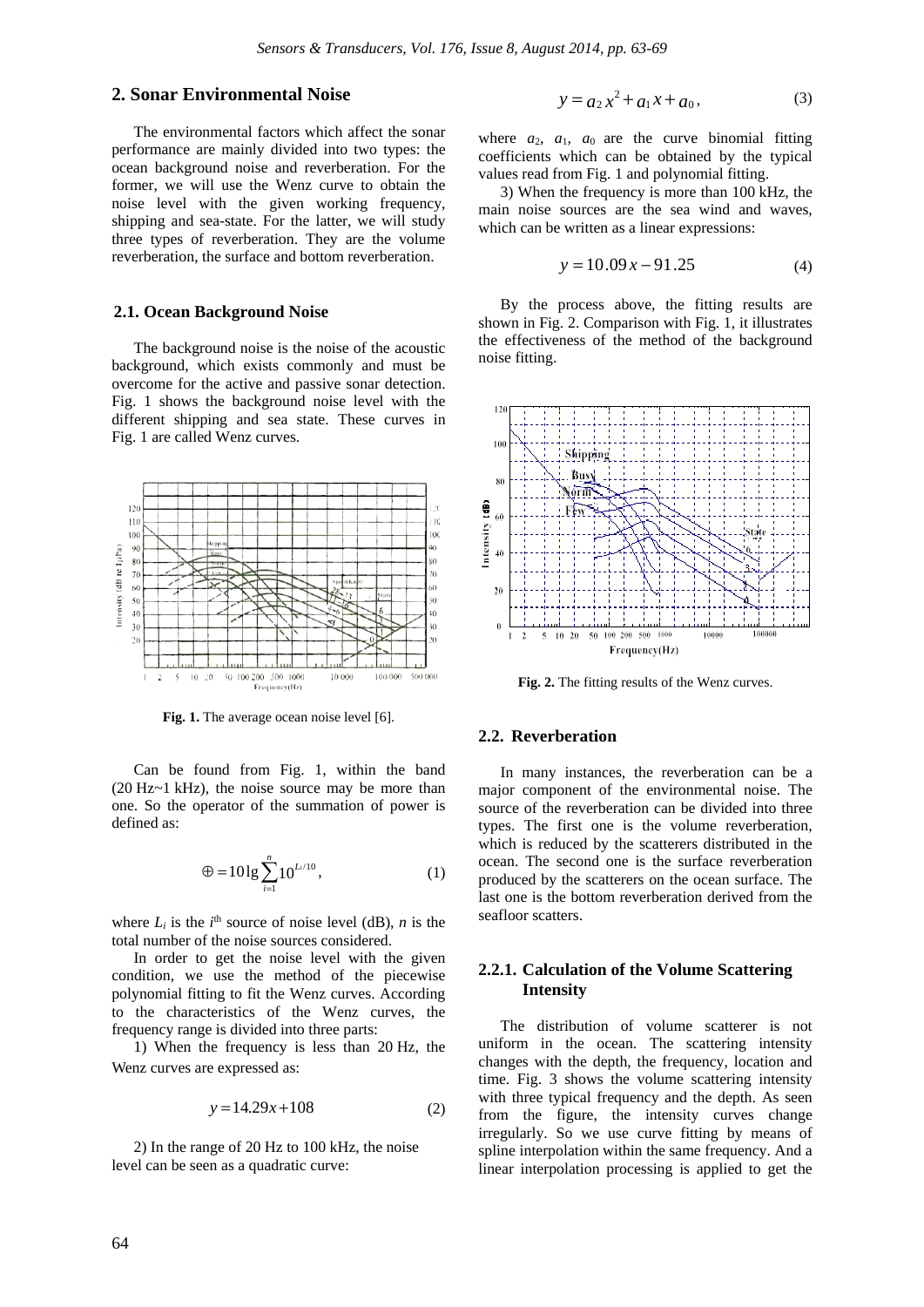intensity with given frequency by the three typical frequency (3.5 kHz, 5 kHz and 12 kHz).

#### **2.2.2. Calculation of the Surface Scattering Intensity**

Surface roughness and the bubble make the surface be an effective and complex scatterer. The surface scattering intensity changes with the grazing angle, the frequency and the surface roughness. The surface roughness is usually related with the sea wind or waves. When the frequency is low and the grazing angle is small, the scattering intensity changes a lot with the frequency. While in the high frequency and large grazing angle, the scattering intensity changes little with the frequency.



**Fig. 3.** Volume scattering intensity with three frequencies [7].

Chapman - Harris did a series of measurements, and got a empirical formula:

$$
S_{S} = 3.3\beta \lg \frac{\theta}{30} - 42.2 \lg \beta + 2.6,
$$
  

$$
\beta = 158 \left[ v f^{1/3} \right]^{0.58},
$$
 (5)

Here  $S_s$  is the surface scattering intensity (dB),  $\theta$ is the grazing Angle (degrees),  $\nu$  is the wind speed (knots), *f* is the frequency (Hz). This empirical formula is appropriate for the frequency band 1 to 10 kHz.

For the higher frequency, the perturbation theory can be used to express the scattering intensity. And the expression is:

$$
S_{pert} = 101g[1.61 \times 10^{-4} \tan^4 \theta \exp(-\frac{1.01 \times 10^6}{f^2 v^4 \cos^2 \theta})]
$$
 (6)

where  $v$  is the wind speed  $(m/s)$  and the other parameters are same with Eq. (5).

However, when the frequency is 10 kHz, the values calculated by Eq. (5) and (6) are different. So we set 8~12 kHz as a transition band for compromise with the two equations. In the transition band, a



**Fig. 4.** The surface scattering intensity curve with a transition band.

## **2.2.3. Calculation of the Seafloor Scattering Intensity**

The floor of the sea, like the sea surface, is also the sound emitter and scatterer. When the grazing angle is less than 45°, the Lambert's law is a good approximation to the observation data. Then the seafloor scattering intensity is:

$$
S_b = 10 \lg \mu + 10 \lg \sin^2 \theta \tag{7}
$$

where  $S_b$  is the seafloor scattering intensity (dB),  $\mu$  is the seafloor scattering constant,  $\mu=10^{-2.7}$ .  $\theta$  is the grazing angle. Then the seafloor scattering intensity with  $\theta$  is shown in Fig. 5.



**Fig. 5.** The scattering intensity of the seafloor.

Usually, the seafloor scattering intensity is bigger than the surface scattering intensity, so when the sonar beam intersects with the seabed, the bottom reverberation is the main background of target detection and recognition.

linear processing is used. The surface scattering intensity with the transition band is shown in Fig. 4.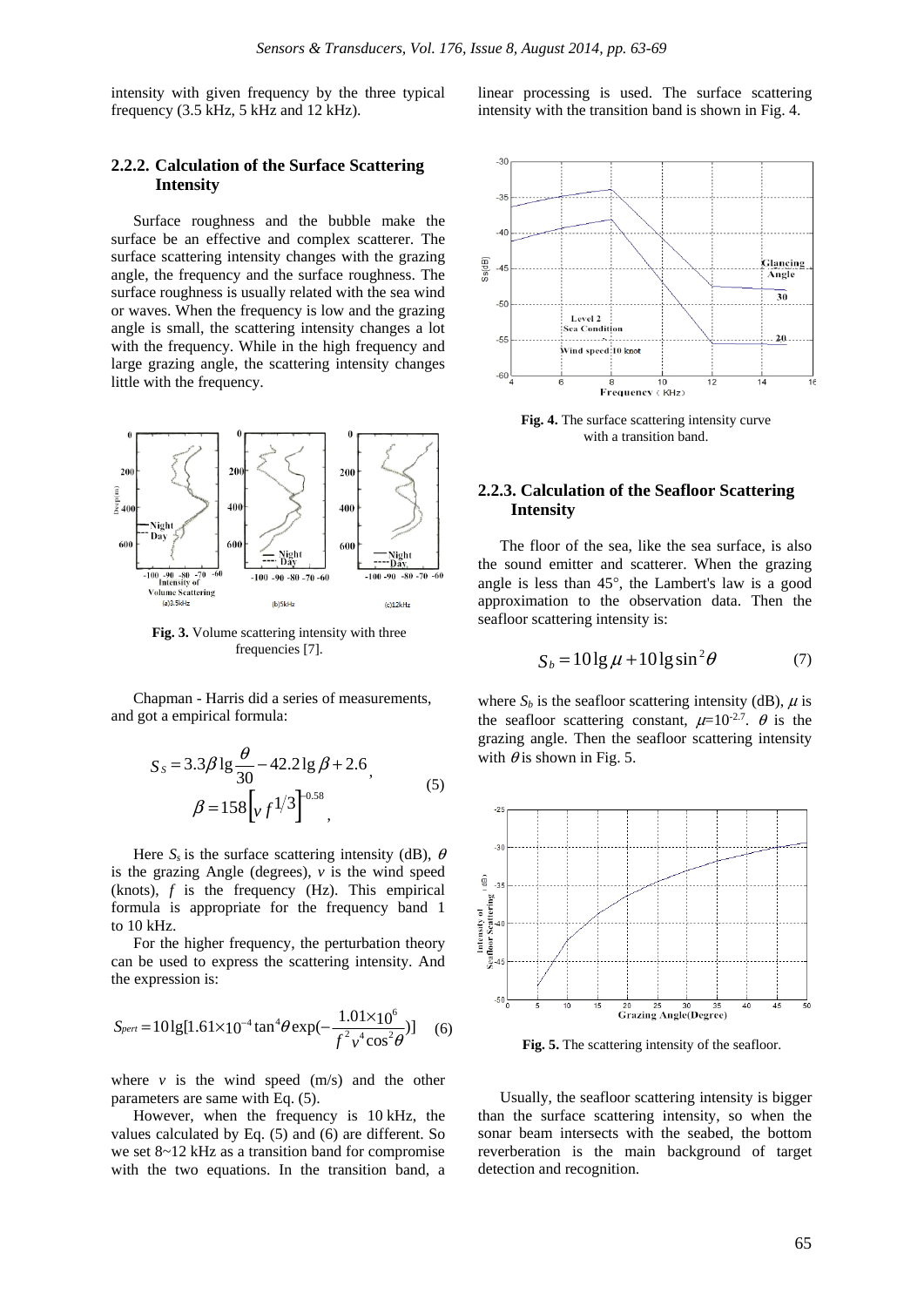## **3. Models of Target Strength**

#### **3.1. Strength of Marine Mine**

The mine is often regarded as a sphere or a cylinder with a hemispheric end, then the strength is:

$$
T_s = 10 \lg \left[ \frac{a \, L^2}{2\lambda} \left( \frac{\sin x}{x} \right)^2 \cos^2 \theta \right] \tag{8}
$$

where *a* is the radius, *L* is the length and

$$
x = \frac{2\pi L}{\lambda} \sin \theta \tag{9}
$$

When the beam is perpendicular to the cylinder axis, the target strength can be simplified as:

$$
T_s = 10 \lg \left( \frac{a \, L^2}{2 \lambda} \right) \tag{10}
$$

Assume the mine is a 2 m long cylinder with a hemispheric end and the radius of sphere is 0.15 m. Let the wavelength of sound waves  $\lambda$ =0.15 m. Then  $T<sub>S</sub>=3$  dB when the beam is perpendicular to the cylinder axis, and  $T_s$ =-22.5 dB when the end of mine is detected.

#### **3.2. Strength of Torpedo**

The torpedo is basically a cylinder with a flat or arc head. Let the length of torpedo is 5 m and the diameter is 0.5 m. When the acoustic frequency is 10 kHz, the target strength of torpedo body is 13 dB, and target intensity of the head is -18 dB.

Therefore, the strength changes a lot with the grazing angle. And the strength of torpedo is not less than -18 dB.

#### **3.3. Strength of Submarine**

In the sonar system simulation, the strength of submarine is listed in Table 1.

| <b>Component of</b><br><b>Target</b> | $T_S$ (dB)            |                           |                |  |
|--------------------------------------|-----------------------|---------------------------|----------------|--|
|                                      | <b>Small</b><br>boats | Large boats<br>with paint | Large<br>boats |  |
| <b>Transverse</b>                    |                       |                           | 25             |  |
| <b>Head or Tail</b>                  |                       |                           |                |  |
| <b>Average Value</b>                 |                       |                           |                |  |

**Table 1.** The strength of submarine.

From Table 1, the target strength is not only related to the type and size of the target, but also in connection with the target moving direction. To get the target strength, which component of target is scattered should be determined. But sometimes for simplification, the average value is taken as the approximation of the target intensity.

## **4. Transmission Loss**

The transmission loss is one of the most important factors in simulation of the sonar performance. We can obtain the value in two ways. One is based on the simple model, which can calculate the loss but can't tell the propagation of the sound wave. The other is based on the wave equation, which can describe the propagation path but is with massive calculation. Which way is adopted depends on the application condition. In this section, two ways will be discussed.

#### **4.1. Simple Calculation of Transmission Loss**

In the propagation of the sound wave, the transmission loss between the sound source and the receiver can be written as:

$$
P_L = 10 \lg \left( \frac{I_o}{I_r} \right) \text{(dB)},\tag{11}
$$

where  $I<sub>o</sub>$  is the sound intensity at one-meter distance from the center of the sound source,  $I_r$  is the sound intensity at the receiver.

The transmission loss includes the spreading loss and the absorption loss. For the spreading loss, the total sound power of any sphere around the sound source is constant. And it is equal to the total power *P*, which can be expressed as:

$$
P = 4\pi r_1^2 I_1 = 4\pi r_2^2 I_2 = \dots \dots \dots 4\pi r^2 I_r \qquad (12)
$$

For the absorption loss, the absorption index *a* is used to represent the total absorption loss, which is listed in Table 2.

**Table 2.** The absorption coefficient with the sound frequency.

| <b>Frequency</b><br>(kHz) | 0.5  |      | 2    | 5    | 10   |
|---------------------------|------|------|------|------|------|
| $a$ (dB/km)               | 0.02 | 0.06 | 0.14 | 0.33 | 1.00 |
| <b>Frequency</b><br>(kHz) | 20   | 50   | 100  | 200  | 500  |
| $a$ (dB/km)               | 3.80 | 15   | 30   | 35   | 120  |

So the transmission loss can be regarded as the sum of the spreading loss and absorption loss.

$$
P_{L} = 201g r + ar \times 10^{-3}
$$
 (13)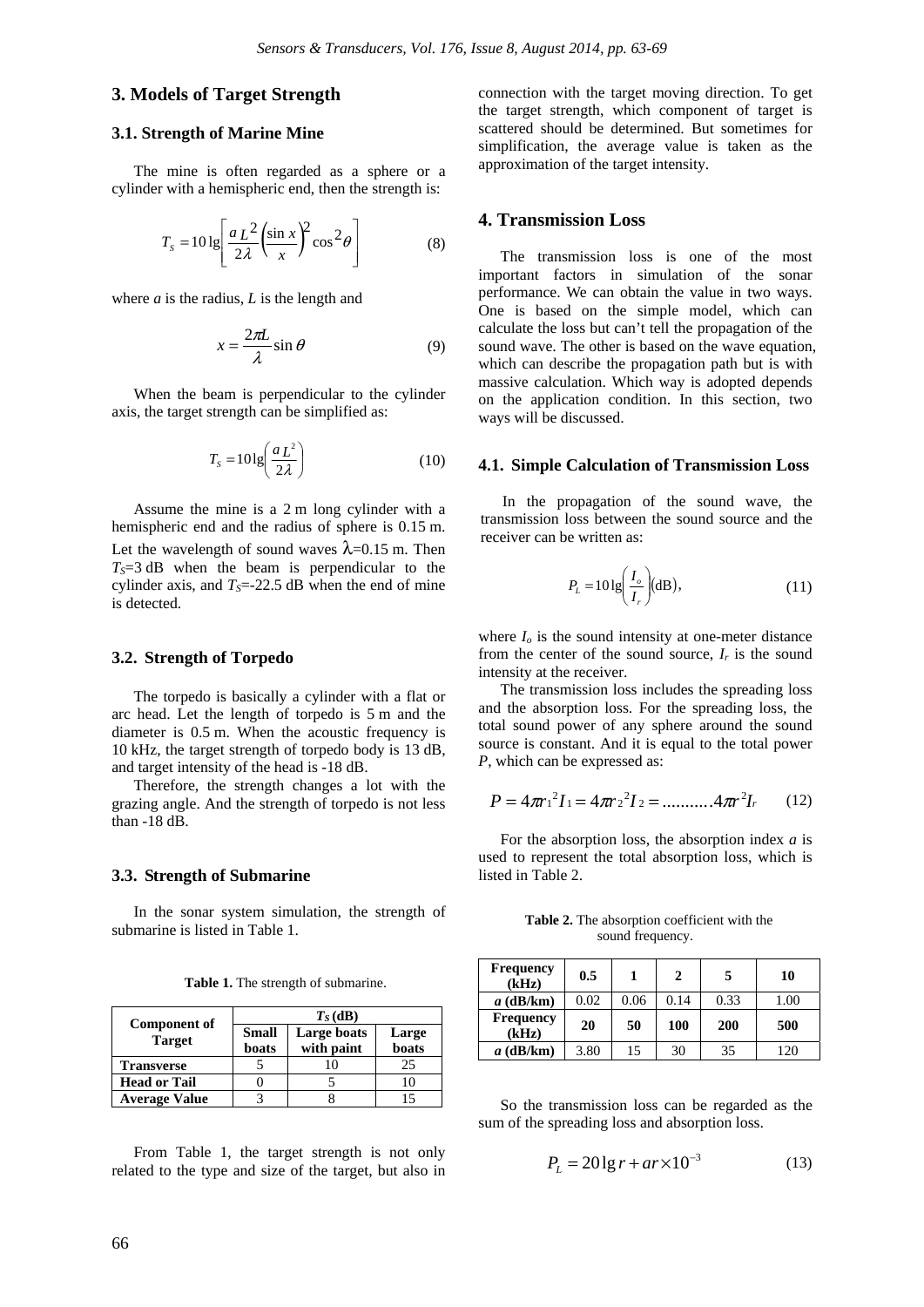To get the sonar detection distance, we must solve the above transcendental equation. And the dichotomy is often used to solve this problem.

## **4.2. Accurate Calculation of Transmission Loss**

To calculate the propagation path accurately, it is necessary to solve the wave equation. There are three models to solve this equation, ray model, normal model and parabolic model. Which model is adopted depends on the sonar frequency and the location of the sonar and the target. Lack of space, we only give the simulation results with the ray model as an example. The ray model is suitable to the condition with high frequency and deep depth.

The simulation parameters are: the depth of sea is 5000 m, the depth of source is 3500 m, the depth of receiver is 2000 m, the horizontal distance is 30 km, the launch grazing Angle is from -14° to 14° and the frequencies are 50 Hz and 1 kHz. Results are shown in Fig. 6 and Fig. 7.



**Fig. 7.** (a)Transmission loss of 50 Hz, (b) Loss of 1 kHz.

#### **5. Sonar Equation**

According to the sonar working mode, the sonar equation can be divided into the passive sonar equation and the active sonar equation. And the active sonar equation is divided into the background noise equation and the reverberation equation according to the dominant environmental factor.

#### **5.1. Passive Sonar Equation**

For the passive sonar, it mainly detects the signal scattered by the target. So the equation is

$$
S_E = (S_L - P_L) - N = D_T \tag{14}
$$

where  $S_E$  is the receiving power,  $S_L$  refers to the source level, *PL* is the transmission loss, and *N* is the background noise.  $D_T$  is the detection threshold, which is determined by the false-alarm probability and detection probability. As the source radiates without directivity,  $S_L$  is regarded as the intensity with one-meter distance from the sound source. The spherical area with one meter radius is  $12.6 \text{ m}^2$ . If the nondirectional power is *P*, then

$$
S_L = 10 \lg \left( \frac{P/12.6}{0.67 \times 10^{-18}} \right) = 10 \lg P + 170.8 \tag{15}
$$

If the sound source is directive, then

$$
S_L = 10 \lg P + 170.8 + G_t, \tag{16}
$$

where  $G_t$  is the transmitting antenna gain in the direction of the sonar receiver.

#### **5.2. Active Sonar Equation**

Active sonar equation has two forms: one is used to determine the performance with the background noise, another is used to study the performance with the reverberation background. Although there are some equations used to estimate the performance with the two background factors, it is beneficial to consider the two factors respectively, because such doing can better understand the effects of the device parameters and the environment conditions.

The sonar equation under the noise background is:

$$
S_E = S_L + T_S - 2P_L - (N + 10\lg B) - D_T, \quad (17)
$$

where  $B$  is the band of the receiver.

The equation with the reverberation background is:

$$
S_E = S_L + T_S - 2P_L - (S_L - 2P_{LR} + T_{SR}) - D_T, \quad (18)
$$

where *PLR* is the transmission loss between the reverberation and the receiver.  $T_{SR}$  is the intensity of the reverberation.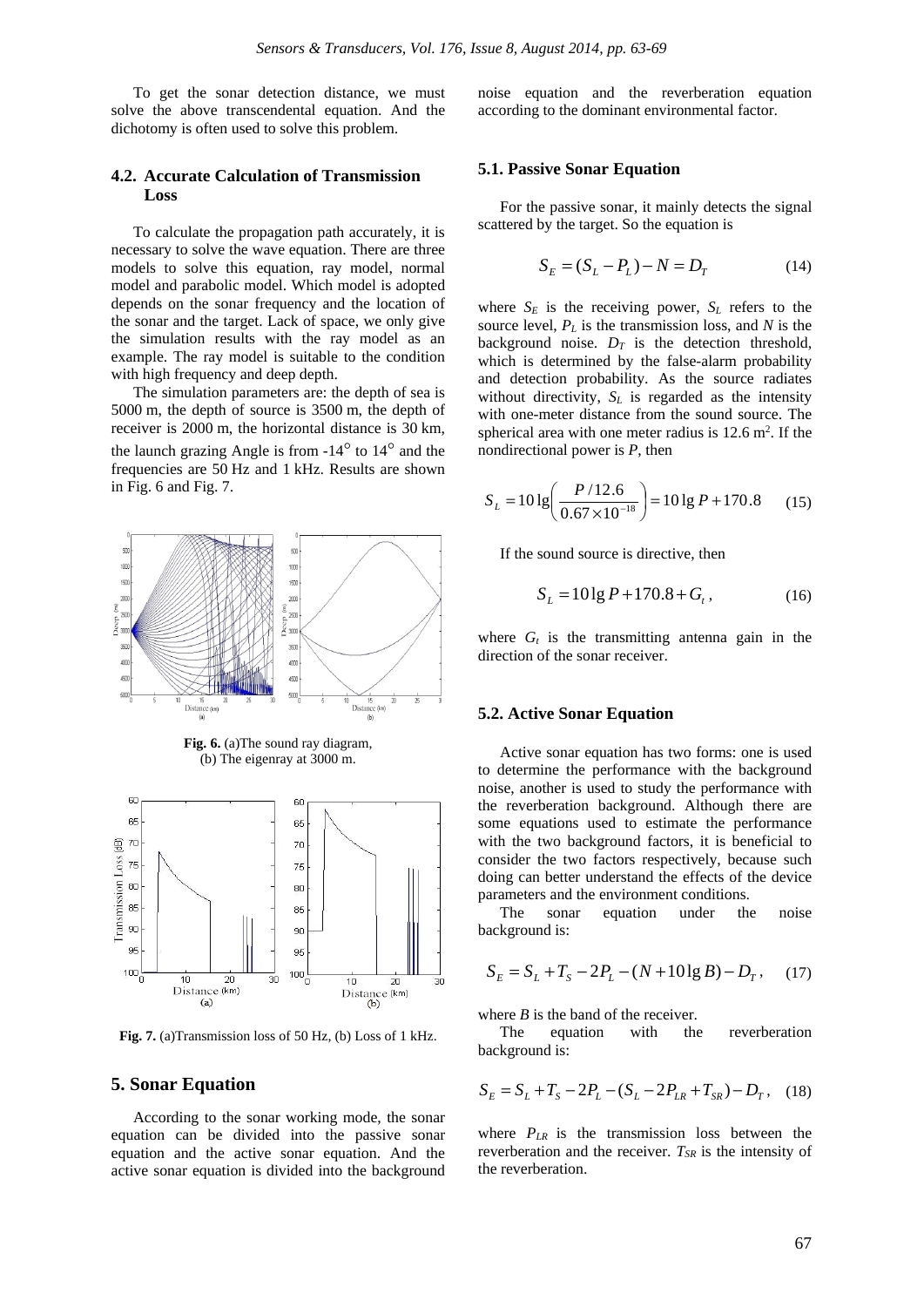## **6. Analysis of Sonar Detectability**

Analysis of the detectability is the problem to solve the detection distance. First of all, the type of the sonar must be determined. Then we should understand the environmental characteristics. According to the appropriate sonar equation, the environmental parameters, target parameters and working parameters, the detection range is calculated. The process is shown in Fig. 8.

When the sonar is with a given transmission power and  $f = 10$  kHz, the relationship between the detection distance and the target intensity is shown in Fig. 9. In the figure, the results under three conditions, the noise background, the reverberation background with  $S_b$ =-30 dB and  $S_b$ =-40 dB, are given. By comparison, we find that the detection distance is not sensitive to the change of target strength under the noise background. While the target strength changes, the detection distance in reverberation varies greatly.



**Fig. 8.** Analysis of Sonar performance.



**Fig. 9.** Sonar detection distance with target intensity.

At the same time, in order to verify the correctness of the sonar detectability model, the parameters of two sonars are used to calculate its detectability.

Case 1: the American passive towed line array sonar AN/SQR-19. The working frequency of the sonar receiver is 10 Hz~2 kHz, and it can work under the sea state 4. We assume the working frequency is 10 Hz, the source level is  $160$  dB,  $G = 30$  dB,  $D_T$ =16 dB. These parameters are taken into Equation (16), and result of the detection distance is 113 km. It is reported that this sonar detection range is 70 nmile, about 129 km. The calculation result is similar with the actual one.

Case 2: the Canada sonar AN/SQA-505. Its working frequency is 7 kHz, the detection distance is 32 km, the transmitting power ranges from 1 w to 40 kW, the directivity index is 15 dB. By the detectability model, when the sea state is 0 and the transmitting power is 20 kW, the sonar can detect the target with the intensity 15 dB at 32 km. Therefore, some working parameters can be speculated by the model mentioned in this paper.

## **7. Conclusions**

In this paper, the sonar detect ability model is analyzed from the environmental model, the target intensity model, the transmission loss and the sonar equation. Firstly, in the environmental model, we use the piecewise fitting and spline interpolation to realize the background noise and reverberation model. Secondly, three types of the targets intensity are given. Thirdly, the simple and accurate calculation of the transmission loss is studied respectively. Then three kinds of sonar equation are discussed. Finally, using the parameters of two kinds of the serving sonar, the effectiveness of the detection model proposed is verified.

## **Acknowledgements**

At the point of finishing this paper, I would like to express my sincere thanks to the National Natural Science Foundation (No. 61201303) and the Fundamental Research Funds for the Central Universities (HIT.NSRIF.2013027).

#### **References**

- [1]. Shi Danhua, Progress of Underwater Acoustic Warfare Technology and its Conceptual Extension, *Ship Electronic Engineering*, 1, 2004, pp. 1-3.
- [2]. Michael Rauch, Simulation Model ATCM-A Tool for Evaluating Torpedo Countermeasures, in *Proceedings of UDT Europe,* 1997, pp. 453-457.
- [3]. Chen Jingjun, Torpedo warning survey in surface ship torpedo defence systems, *Technical Acoustics*, 10, 2013, pp. 6-9.
- [4]. Liu Xue, Mu Chundi, He Wenbo, Optimization models and simulation in acoustic warfare, *Journal of Tsinghua University (Science and Technology),*  39, 7, 1999, pp. 18-22.
- [5]. Xia Zhijun, Research on effectiveness of noise-